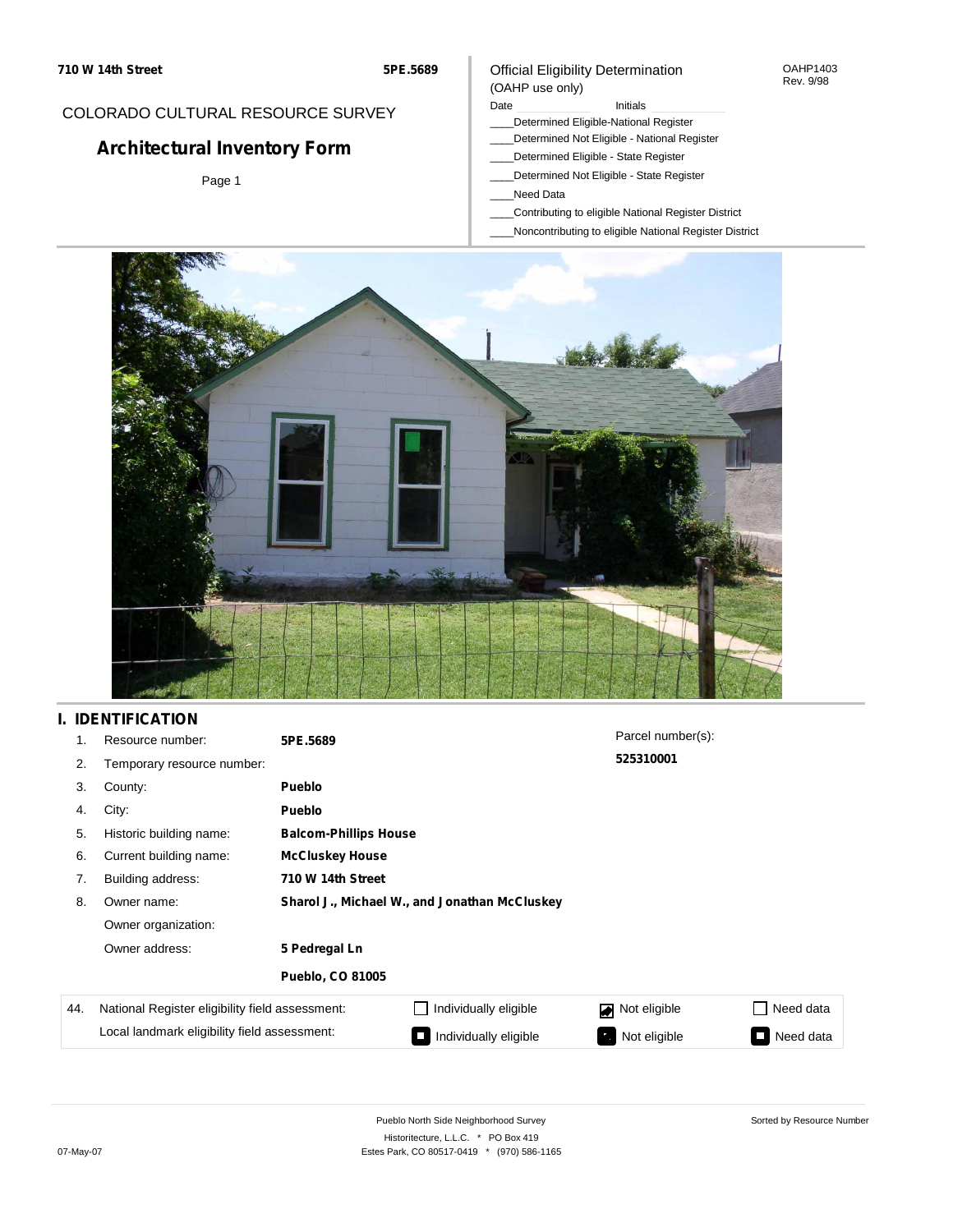Sorted by Resource Number

## **Architectural Inventory Form**

Page 2

## **II. GEOGRAPHIC INFORMATION**

| 9.  | P.M.       |     | 6th                 |    |    | Township:               |       | <b>20S</b>                  |    |           |           | Range:            | 65W |         |
|-----|------------|-----|---------------------|----|----|-------------------------|-------|-----------------------------|----|-----------|-----------|-------------------|-----|---------|
|     |            | NE. | 1/4                 | of | NE | 1/4                     | of NE | 1/4                         | of | <b>SW</b> | 1/4       | of Section        |     | 25      |
| 10. |            |     | UTM reference zone: |    |    | 13                      |       |                             |    |           |           |                   |     |         |
|     | Easting:   |     |                     |    |    | 533562                  |       |                             |    |           | Northing: |                   |     | 4236704 |
| 11. |            |     | USGS quad name:     |    |    | <b>Northeast Pueblo</b> |       |                             |    |           | Scale:    |                   |     | 7.5     |
|     | Year:      |     |                     |    |    | 1974)                   |       | 1961 (Photorevised 1970 and |    |           |           |                   |     |         |
| 12. | $Lot(s)$ : |     |                     |    |    | Lot 1; Block 3          |       |                             |    |           |           |                   |     |         |
|     | Addition:  |     |                     |    |    | <b>Craig's Addition</b> |       |                             |    |           |           | Year of addition: |     | 1871    |

#### 13. Boundary description and justification:

The boundary, as described above, contains but does not exceed the land historically associated with this property.

Metes and bounds exist:

П

## **III. ARCHITECTURAL DESCRIPTION**

| 14. | Building plan (footprint, shape):<br>Other building plan descriptions: | L-Shaped Plan                        |                       |
|-----|------------------------------------------------------------------------|--------------------------------------|-----------------------|
| 15. | Dimensions in feet (length x width):                                   | 908 square feet                      |                       |
| 16. | Number of stories:                                                     | 1                                    |                       |
| 17. | Primary external wall material(s):                                     | <b>Asbestos</b>                      | Other wall materials: |
|     |                                                                        |                                      |                       |
| 18. | Roof configuration:                                                    | <b>Gabled Roof/Cross Gabled Roof</b> |                       |
|     | Other roof configurations:                                             |                                      |                       |
| 19. | Primary external roof material:                                        | <b>Asphalt Roof/Composition Roof</b> |                       |
|     | Other roof materials:                                                  |                                      |                       |
| 20. | Special features:                                                      | Fence                                |                       |
|     |                                                                        | Porch                                |                       |

#### 21. General architectural description:

Oriented to the north, this house rests on a random-coursed sandstone foundation, now almost entirely obscured behind white**painted concrete. Generally, windows are 1-over-1-light, double-hung sash, with white-vinyl frames and green-painted wood** surrounds. A shed-roofed addition across the rear elevation has 1-beside-1-light, sliding-sash windows, with white vinyl frames. A small, shed-roofed porch fills the inside (northwest-facing) corner of the asymmetrical front (north) façade. It has a low concrete floor and simple, square, white-painted wood supports. Two doorways, one in each face of the corner, open beneath the porch. The principal doorway opens in the north face and hosts a 6-panel, white-painted metal door, with a fanlight. The other doorway hosts a 3-panel, 2-light, glass-in-wood-frame door, opening behind a wood-frame screen door. Another doorway opens in the east end of the rear (south) elevation. It hosts a 6-panel, gray, metal door. Green, interlocking **asphalt shingles cover the cross-gabled roof. White-painted wood soffit and green-painted fascia box the eaves.**

### 22. Architectural style:

**No Style**

Other architectural styles:

Building type:

23. Landscape or special setting features:

Pueblo North Side Neighborhood Survey Historitecture, L.L.C. \* PO Box 419 07-May-07 **Estes Park, CO 80517-0419** \* (970) 586-1165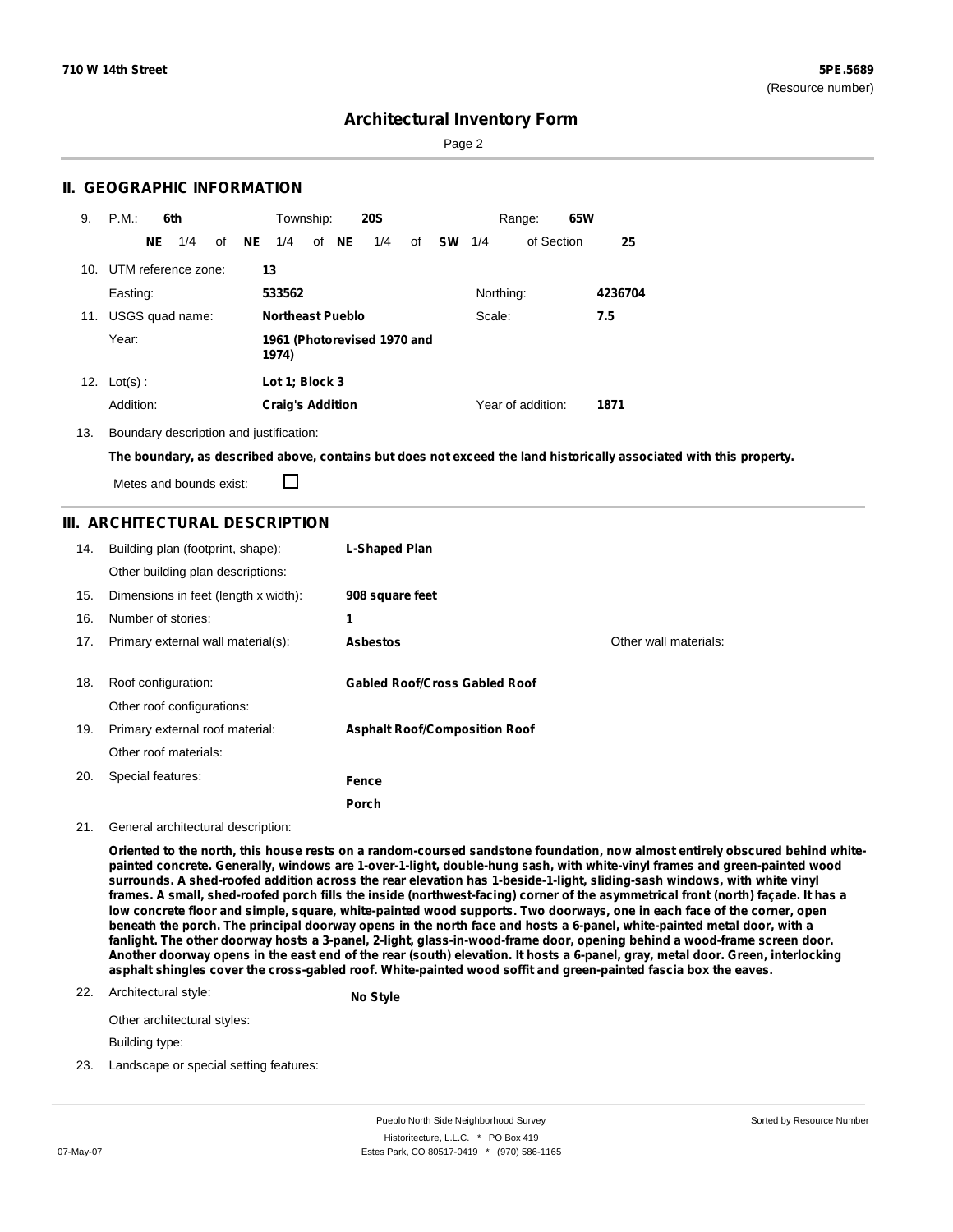Page 3

This property is located on terrain sloping downward from northwest to southeast, with an elevation of around 4,700 feet above mean sea level. The neighborhood features modest, one- and two-story houses. Setbacks from West 14th Street are generally the same on this block. This property is situated on the south side of West 14th Street, between 1325 West Street to the east and 712 West 14th Street to the west. Grass covers the strip separating the sidewalk from the street. A planted-grass yard, with **mature landscaping, covers the property. Enclosing the back yard is a woven-wire fence.**

#### 24. Associated buildings, features or objects:

| 1: | Type:      | Garage                                                                                                                                                                                                                                                                                                                                                                                                                                                                                                                                                                   |
|----|------------|--------------------------------------------------------------------------------------------------------------------------------------------------------------------------------------------------------------------------------------------------------------------------------------------------------------------------------------------------------------------------------------------------------------------------------------------------------------------------------------------------------------------------------------------------------------------------|
|    | Describe:  | A single-car garage is located on the southwest corner of the lot, fronting an east-west-<br>oriented alley. Oriented to the south, the building appears to lack a formal foundation. Sheets<br>of corrugated metal clad the exterior walls. Dominating the front (south) elevation are paired,<br>vertical wood plank doors, opening on metal strap hinges. A window opening in the center of<br>the east elevation has been boarded shut. North of it is a 4-panel wood door, painted white.<br>Sheets of corrugated metal cover the front-gabled roof.                |
|    | $2:$ Type: | Shed                                                                                                                                                                                                                                                                                                                                                                                                                                                                                                                                                                     |
|    | Describe:  | A shed is located southeast of the house, on the eastern edge of the property. The structure is<br>an L-shaped plan and appears to rest on a concrete foundation. White-painted vertical planks<br>clad most of the exterior walls. However, the northern portion features horizontal planks and<br>exposed studs, suggesting its use as a granary or, more likely, a coal storage shed. A small<br>plywood door opens in the center of the west elevation. Dominating the south elevation is a 6-<br>light window. Green sheets of asphalt cover the cross-gabled roof. |

## **IV. ARCHITECTURAL HISTORY**

| 25. | Date of Construction:  | Estimate:                                                                                                                                               | 1890                             | Actual: |                                                                                               |  |
|-----|------------------------|---------------------------------------------------------------------------------------------------------------------------------------------------------|----------------------------------|---------|-----------------------------------------------------------------------------------------------|--|
|     | Source of Information: | Sanborn Fire Insurance Maps (for Pueblo, Colorado). New York: Sanborn Map and<br>Publishing Co., 1883, 1886, 1889, 1893, 1904-05, 1904-51, and 1904-52. |                                  |         |                                                                                               |  |
|     |                        |                                                                                                                                                         | Co. consulted 1886 through 2003. |         | Pueblo City Directory. Pueblo, Co.; Salt Lake City; Kansas City, Mo.; and others: R.L. Polk & |  |
| 26. | Architect:             | unknown                                                                                                                                                 |                                  |         |                                                                                               |  |
|     | Source of information: |                                                                                                                                                         |                                  |         |                                                                                               |  |
| 27. | Builder:               | unknown                                                                                                                                                 |                                  |         |                                                                                               |  |
|     | Source of information: |                                                                                                                                                         |                                  |         |                                                                                               |  |
| 28. | Original Owner:        | unknown                                                                                                                                                 |                                  |         |                                                                                               |  |
|     | Source of information: |                                                                                                                                                         |                                  |         |                                                                                               |  |
|     |                        |                                                                                                                                                         |                                  |         |                                                                                               |  |

Construction history: 29.

> According to Pueblo County Tax Assessor records, this building was constructed in 1890. However it appears on an 1893 Sanborn map, and city directory listings for this address date to 1890, suggesting a circa 1890 date of construction. Other than the installation of asbestos wall cladding, this building remained relatively unchanged through the period of significance (through 1955). At the time of this survey, however, the building was undergoing extensive renovation, including the replacement of all doors and windows and the construction of a relatively large addition across the rear elevation.

- 30. Location: **original** Date of move(s):
	-

## **V. HISTORICAL ASSOCIATIONS**

| 31. | Original use(s):       | <b>Single Dwelling</b> |
|-----|------------------------|------------------------|
| 32. | Intermediate use(s):   | <b>Single Dwelling</b> |
| 33. | Current use(s):        | <b>Single Dwelling</b> |
| 34. | Site type(s):          | <b>Residence</b>       |
| 35. | Historical background: |                        |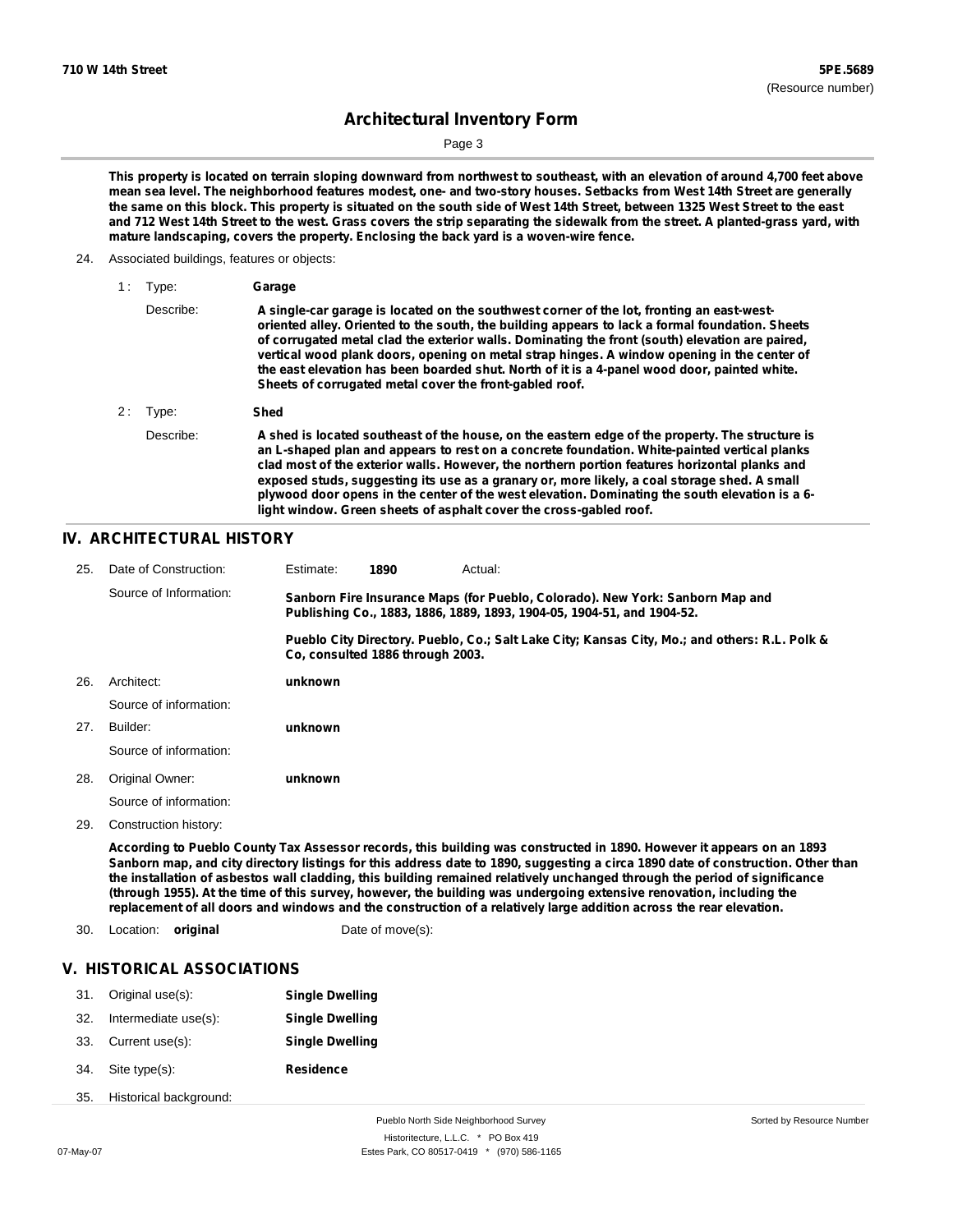Page 4

35. Historical background:

The first resident of this house, constructed around 1890, was Mrs. A.M. Balcom, a stamp clerk at the post office. Sometime prior to 1900, the owner and resident was Pueblo attorney Charles B. Phillips, who was associated with J. Jewell & Company. He resided here with his wife, Lucy S., a teacher. Charles died prior to 1909, at which time Lucy moved in with her son, James **Phillips, at 418 West 12th Street (5PE.5604).**

Harry G. Grover, a meat cutter for the Langly Grocery Company, resided here around 1909. Living at this address in 1914 was Albion Paul Brooke, a telegrapher for the Atchison, Topeka & Santa Fe Railway. He later moved one street north, to 710 West **15th Street.**

In 1925, the resident was G.W. Blunn, followed by Louis Steen in 1925. Around 1930 through 1935, Nina Wright lived here.

Following the death of her husband, Maitland Emory Bradley, in 1939, Mary Helen Bradley purchased this property and resided here for the rest of her life. She came to Pueblo around 1930 and was an employee of the dietary department of the nearby Colorado State Hospital. Bradley had a daughter, Mary Hazel Heath. Mary Helen Bradley died of a heart attack at Stapleton **Airport, in Denver, on January 1, 1966.**

Mary Hazel Heath retained sole ownership of the property until 1993, when she shared it with her daughter, Sharol J. **McCluskey, and her daughter's family, Michael W. McCluskey and Jonathan McCluskey. The McCluskeys acquired sole ownership of the house and lot in 1996. They operate the house as a rental unit.**

**Pueblo County Office of Tax Assessor. Property information card [internet].**

**Pueblo City Directory. Pueblo, Co.; Salt Lake City; Kansas City, Mo.; and others: R.L. Polk & Co, consulted 1886 through 2003.**

**Sanborn Fire Insurance Maps (for Pueblo, Colorado). New York: Sanborn Map and Publishing Co., 1883, 1886, 1889, 1893, 1904-05, 1904-51, and 1904-52.**

**"Brooke (Albion Paul)" [obituary]. Pueblo Chieftain, 20 April 1944, p. 2.**

**"Bradley (Mary Helen)" [obituary]. Pueblo Chieftain, 2 January 1966.**

Sources of information: 36.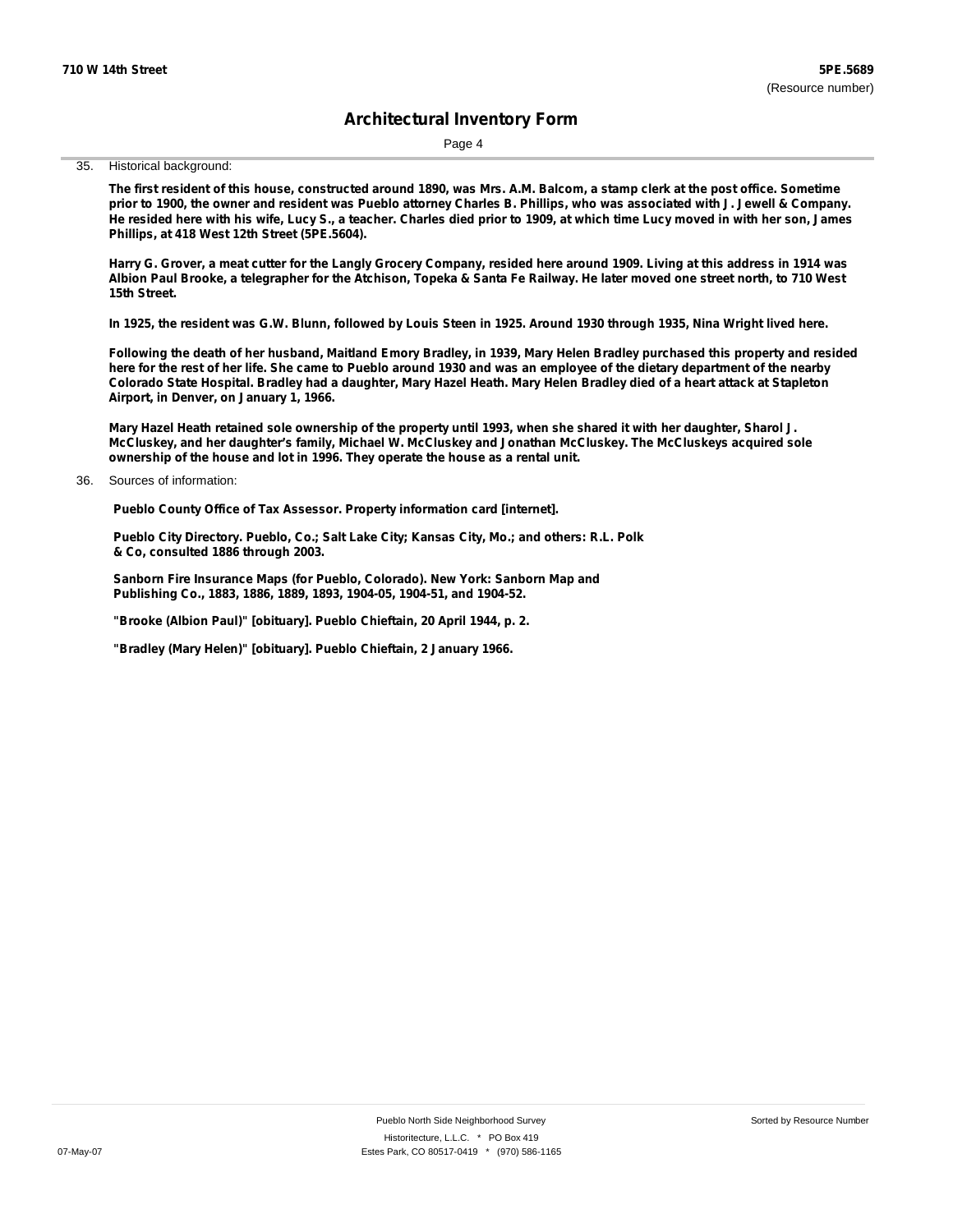Sorted by Resource Number

# **Architectural Inventory Form**

Page 5

|     | <b>VI. SIGNIFICANCE</b>                                                                                                                                                                        |
|-----|------------------------------------------------------------------------------------------------------------------------------------------------------------------------------------------------|
| 37. | Local landmark designation:<br>Yes $\Box$<br>No.<br>HE 2                                                                                                                                       |
|     | Designation authority:                                                                                                                                                                         |
|     | Date of designation:                                                                                                                                                                           |
| 38. | Applicable National Register criteria:                                                                                                                                                         |
|     |                                                                                                                                                                                                |
|     | A. Associated with events that have made a significant contribution to the broad pattern of our history.<br>B. Associated with the lives of persons significant in our past.<br>$\blacksquare$ |
|     | C. Embodies the distinctive characteristics of a type, period, or method of construction, or represents the work<br>П                                                                          |
|     | of a master, or that possess high artistic values, or represents a significant and distinguished entity whose<br>components may lack individual distinction.                                   |
|     | D. Has yielded, or may be likely to yield, information important in history or prehistory.                                                                                                     |
|     | Qualifies under Criteria Considerations A through G (see manual).<br>$\sim$                                                                                                                    |
|     | Does not meet any of the above National Register criteria.<br>₩                                                                                                                                |
|     | <b>Pueblo Standards for Designation:</b>                                                                                                                                                       |
|     | 1a. History                                                                                                                                                                                    |
|     | Have direct association with the historical development of the city, state, or nation; or<br>$\mathbf{r}_\perp$                                                                                |
|     | 1b. History                                                                                                                                                                                    |
|     | Be the site of a significant historic event; or<br>$\blacksquare$                                                                                                                              |
|     | 1c. History                                                                                                                                                                                    |
|     | Have direct and substantial association with a person or group of persons who had influence on society.<br>$\overline{\phantom{a}}$                                                            |
|     | 2a. Architecture<br>Embody distinguishing characteristics of an architectural style or type; or<br>$\mathcal{L}_{\mathcal{A}}$                                                                 |
|     | <u>2b. Architecture</u>                                                                                                                                                                        |
|     | Be a significant example of the work of a recognized architect or master builder, or<br>$\Box$                                                                                                 |
|     | 2c. Architecture                                                                                                                                                                               |
|     | Contain elements of architectural design, engineering, materials, craftsmanship, or artistic merit which represent a<br>$\Box$<br>significant or influential innovation;                       |
|     | 2d. Architecture                                                                                                                                                                               |
|     | Portray the environment of a group of people or physical development of an area of the city in an era of history<br>$\Box$<br>characterized by a distinctive architectural style.              |
|     | 3a. Geography                                                                                                                                                                                  |
|     | Have a prominent location or be an established, familiar, and orienting visual feature of the contemporary city, or                                                                            |
|     | 3b. Geography                                                                                                                                                                                  |
|     | Promote understanding and appreciation of Pueblo's environment by means of distinctive physical characteristics<br>or rarity; or                                                               |
|     | 3c. Geography                                                                                                                                                                                  |
|     | Make a special contribution to Pueblo's distinctive character.<br>$\Box$                                                                                                                       |
|     | <b>Not Applicable</b>                                                                                                                                                                          |
|     | Does not meet any of the above Pueblo landmark criteria.<br>$\overline{\phantom{a}}$                                                                                                           |
| 39. | Area(s) of Significance:<br><b>Not Applicable</b>                                                                                                                                              |
| 40. | Period of Significance:<br>n/a                                                                                                                                                                 |
| 41. | National:<br>Level of significance:<br>State<br>Local<br>$\Box$<br>□                                                                                                                           |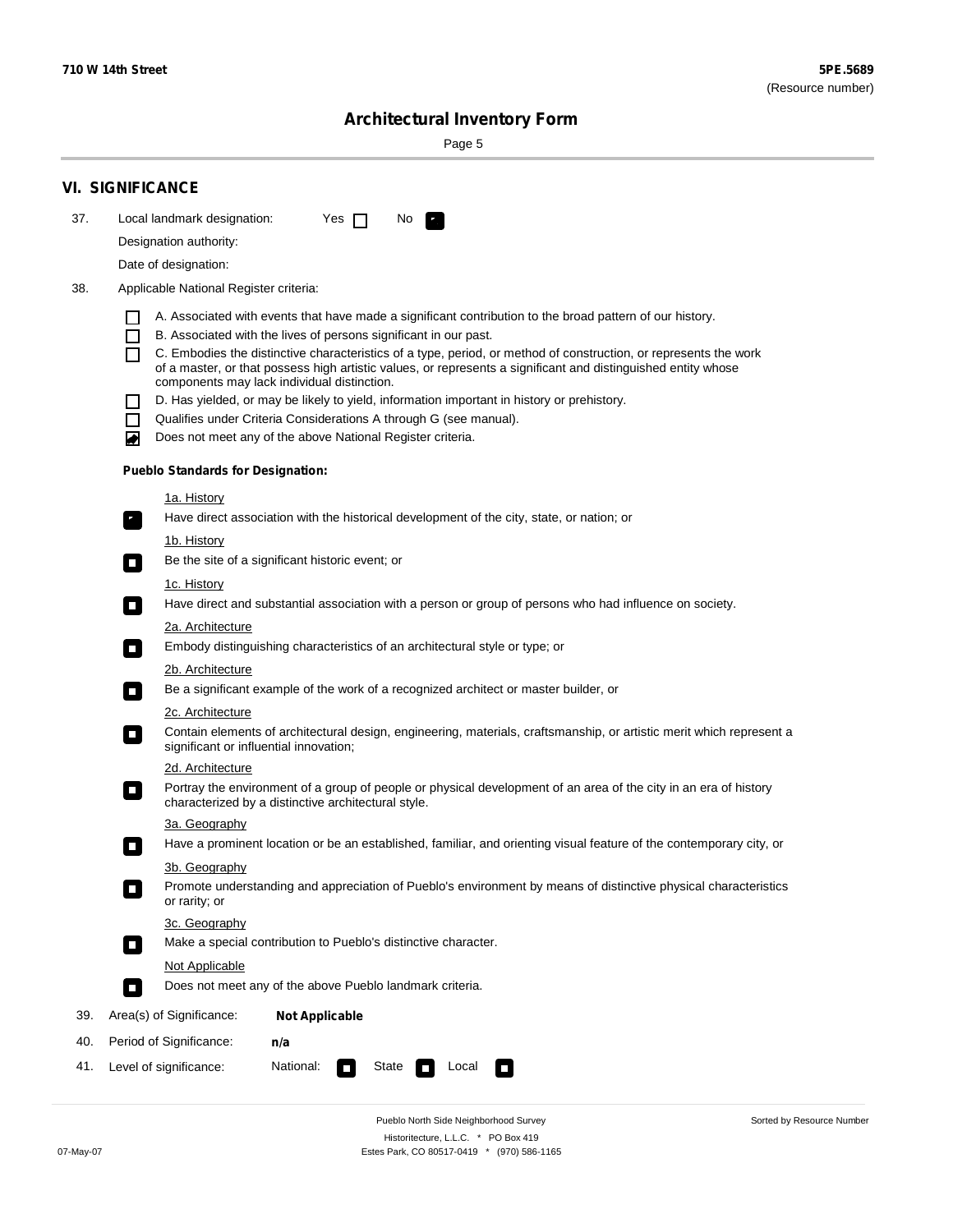Page 6

#### 42. Statement of significance:

This property is significant under Pueblo Local Landmark criterion 1A for its association with the development of Pueblo's North Side Neighborhood, when more architecturally sophisticated buildings like this one, the product of an emerging professional and entrepreneurial class, joined the smaller, plainer dwellings originally constructed here. However, the levels of architectural and historical significance, combined with physical integrity, are not to the extent that this property would qualify for individual listing in the National Register of Historic Places, the Colorado State Register of Historic Properties, or as a City of Pueblo Landmark. It is, nonetheless, a contributing resource within any potential historic district.

43. Assessment of historic physical integrity related to significance:

Constructed around 1890, this building exhibits a moderate level of physical integrity relative to the seven aspects of integrity as defined by the National Park Service and the Colorado Historical Society: location, setting, design, materials, workmanship, feeling, and association. A renovation in 2005 replaced the original windows and constructed an addition across the rear elevation, removing or concealing some character-defining features. Yet other features are intact and the basic form, as viewed from the street, remains unchanged. This property retains sufficient physical integrity to convey its **architectural and historical significance.**

### **VII. NATIONAL REGISTER ELIGIBILITY ASSESSMENT**

National Register eligibility field assessment: 44. Local landmark eligibility field assessment:

**Individually eligible Not eligible** Not eligible **Need data Individually eligible Not eligible** Not eligible **Need data** 

No<sub>D</sub>

 $N/A$   $\Box$ 

45. Is there National Register district potential? Yes

**Pueblo's North Side Neighborhood represents the evolution of the city's professional middle and upper classes. Its diversity of architectural styles and forms directly represents the city's changing economic and cultural climates. As well, the neighborhood is distinctive because it appears to have evolved independently of the area's dominant industry, steel manufacturing.** Discuss:

 $\blacksquare$ 

Yes Yes No

 $No$   $N/A$ 

If there is National Register district potential, is this building contributing:



### **VIII. RECORDING INFORMATION**

| 47. | Photograph numbers): | <b>CD-ROM Photo Disc: North Side Photos</b><br>File Name(s): 14thstw710                                                       |
|-----|----------------------|-------------------------------------------------------------------------------------------------------------------------------|
|     | Negatives filed at:  | <b>Special Collections</b><br><b>Robert Hoag Rawlings Public Library</b><br>100 East Abriendo Avenue<br>Pueblo, CO 81004-4290 |
| 48. | Report title:        | <b>Pueblo North Side Neighborhood Survey</b>                                                                                  |
| 49. | $Date(s)$ :          | 07/18/05                                                                                                                      |
| 50. | Recorder(s):         | <b>Adam Thomas</b>                                                                                                            |
| 51. | Organization:        | Historitecture, L.L.C.                                                                                                        |
| 52. | Address:             | <b>PO Box 419</b>                                                                                                             |
|     |                      | Estes Park, CO 80517-0419                                                                                                     |
| 53. | Phone number(s):     | (970) 586-1165                                                                                                                |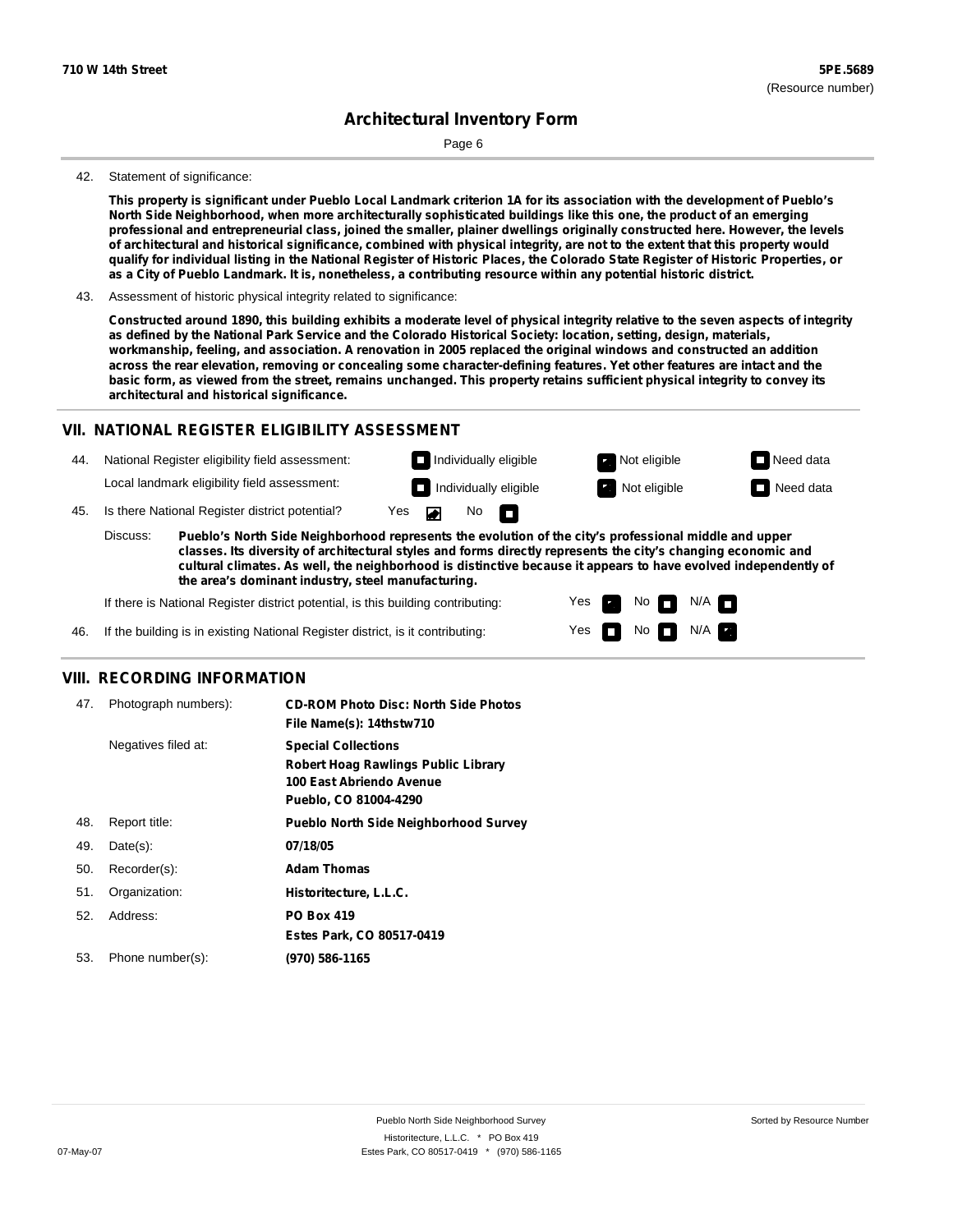Page 7